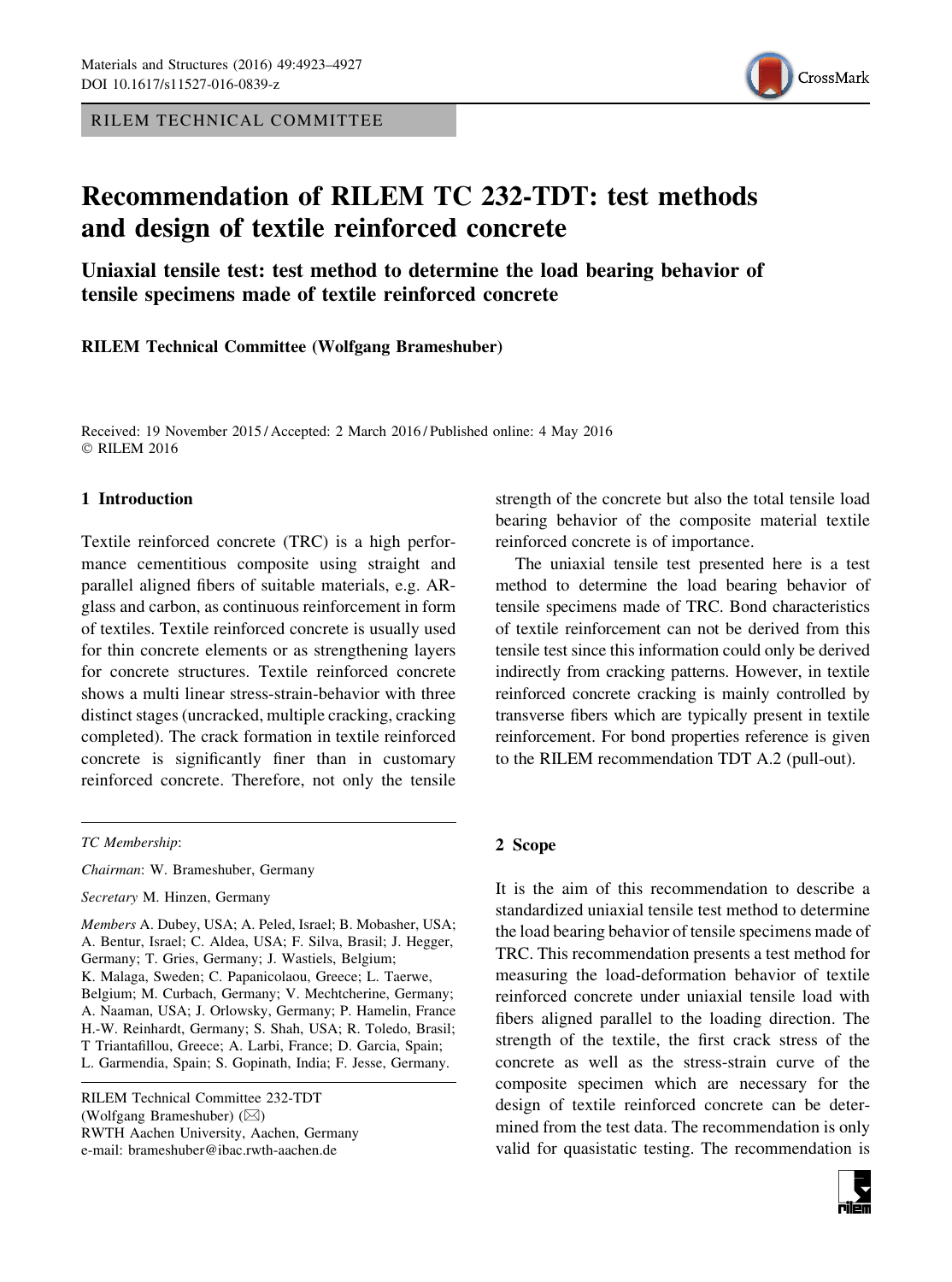only valid for quasistatic testing. Definitions for e.g. textile, fabric, etc. are given in [[1\]](#page-4-0).

## 3 Referenced standards

| <b>ISO</b>   | Metallic materials—Calibration of        |
|--------------|------------------------------------------|
| 9513:1999:   | extensometers used in uniaxial           |
|              | testing.                                 |
| <b>ISO</b>   | Metallic materials—Verification of       |
| 7500-1:2004: | static uniaxial testing machines—Part 1: |
|              | Tension/compression testing              |
|              | machines—Verification and calibration    |
|              | of the force-measuring system.           |

## 4 Definitions

- 1. A tensile specimen for textile reinforced concrete is preferred to have a length to width ratio of at least 5:1 as it is designed for the measuring of elongations and crack formation.
- 2. Fine-grained concrete that is used in textile reinforced concrete has similar characteristics to mortar. Its aggregate usually has a grain size up to 4 mm.
- 3. The first crack stress describes the stress level related to the LOP (loss of proportionality) of the stress-strain curve.
- 4. Textiles are manufactured products made from fibers and from yarns.
- 5. The laminating technique is applied to no-slump concretes. Here, the test specimens are manufactured in layers of concrete and textile fabrics.

## 5 Test specimen

#### 5.1 Geometry

The minimum length of the specimen is 500 mm, the minimum width is 60 mm in the measuring area. The specimen must have a length to width ratio of at least 5:1. Depending on the number of textile layers, the thickness may vary but must not be less than 6 mm. The measuring length is at least 200 mm. The direction of fibers intended to be evaluated must be aligned parallel to the longitudinal specimen axis and



must be arranged symmetric to the specimen width. With respect to the thickness the fibers should be arranged symmetrically. A minimum reinforcement ratio leading to a strain-hardening behavior has to be ensured.

The specimen has a rectangular shape and can either be manufactured or cut from prefabricated textile reinforced concrete elements. Minimum specimen dimensions and shape are shown in Fig. [1.](#page-2-0) For larger specimens or for specimens with textile fabrics exhibiting low bond to the matrix and, consequently, large anchorage length the load introduction length of 125 mm can be increased. The associated test setup with fixed anchorage length is shown in Fig. [2](#page-2-0). Optional test setup with variable textile anchorage length, independent on the clamping length is shown in Fig. [3](#page-3-0). "H" stands for the perpendicular load for fixing the specimen, " $L_A$ " stands for the anchorage length and " $L<sub>C</sub>$ " for the clamping length.

## 5.2 Curing of test specimens

Test specimens are stored in laboratory climate at least 7 days before testing.

## 6 Test equipment

6.1 Climate

The tests are carried out in laboratory climate.

6.2 Testing machine

The testing machine shall be of any type sufficient to provide the required load and the rate of crosshead movement prescribed. It shall have been verified to have an accuracy of the extensometers in agreement with ISO 9513 and the force measuring system in agreement with ISO 7500-1.

6.3 Test setup

The specimen (Fig. [1\)](#page-2-0) is clamped between sufficiently stiff steel plates with a rubber sheet (neoprene or similar) in between. The plates must have at least a rotational capacity in the plane of the specimen. The load is transferred to the specimen by friction (Fig. [2](#page-2-0)).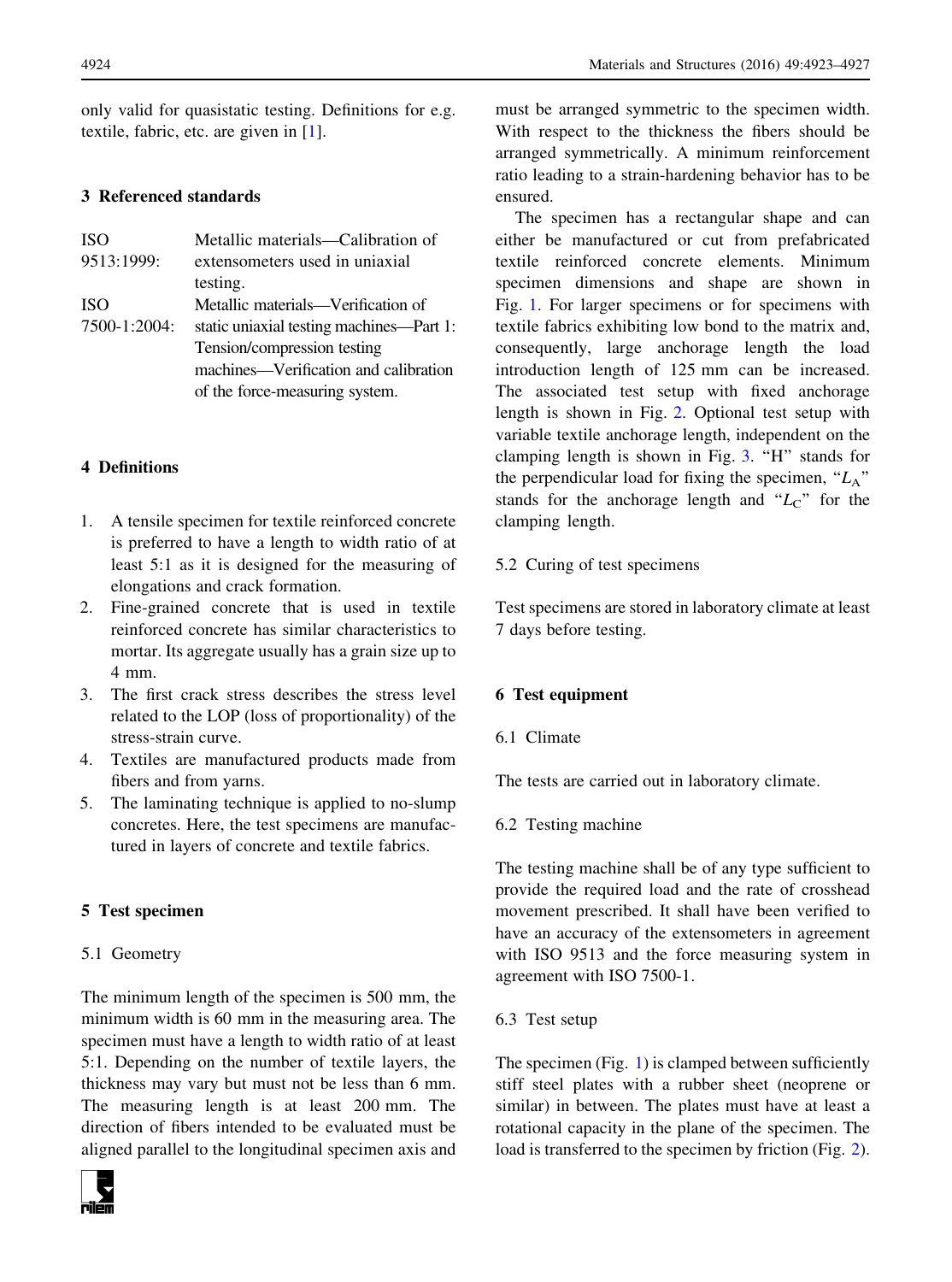<span id="page-2-0"></span>



The pressure has to be adjusted so as to prevent slippage between the clam and the specimen. Optionally, hydraulic or pneumatic gripping with directly controllable clamping pressure can be used. Another optional extension is the usage of longitudinal bars providing the possibility to adjust the anchorage length independently of the clamp length as shown in (Fig. [3\)](#page-3-0). This type of clamping is suitable for tensile tests of yarns with low bond to the matrix as mentioned before.

6.4 Measuring devices

The load can be measured with a standard load cell of proper capacity and accuracy. Deformations are measured on both surfaces in the middle of the specimen with devices of sufficient measuring range and accuracy.

## 7 Test procedure

## 7.1 Preparation of specimens

In the load introduction area, all overlapping concrete edges must be removed from the specimens. Local unevenness should be removed with a grinder.

Before testing:

- Specimen dimensions are measured as follows:
- Width at both ends of the measuring length, with an accuracy of 0.1 mm;
- Thickness is measured at 4 points inside the measuring area, with an accuracy of 0.1 mm.

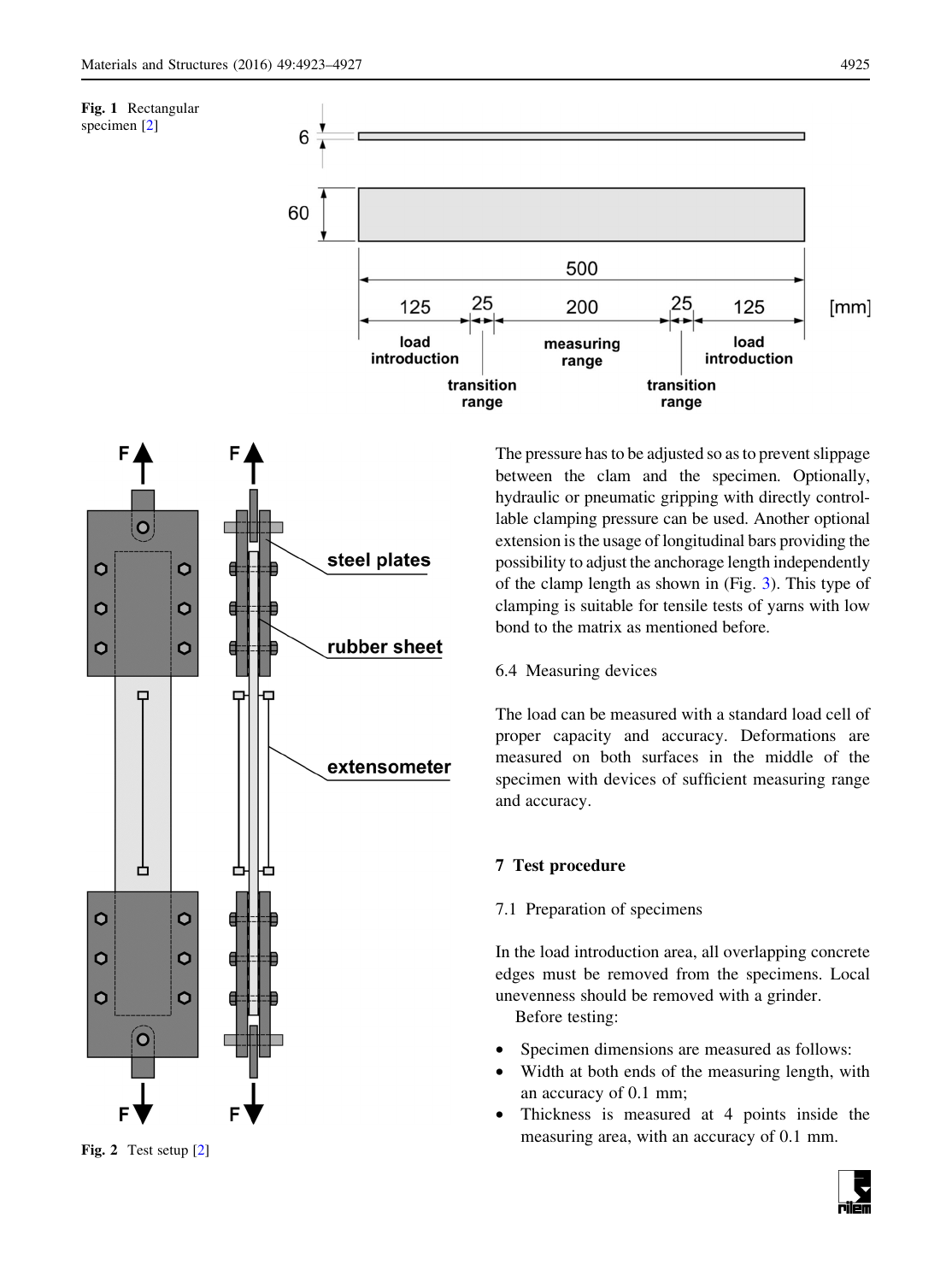<span id="page-3-0"></span>

Fig. 3 Test setup [[3\]](#page-4-0)

- Length, with an accuracy of 1 mm;
- Visible pre-damage (e.g. cracking, poor concrete quality) has to be documented.
- Deviations from prescribed specimen geometry and measures for elimination have to be documented, e.g. deviations from parallel reinforcement, uneven concrete surface, fibers in sawing cut, etc.

## 7.2 Installation of specimens

Specimens are mounted into the testing device. A thin sheet of rubber with a thickness between 0.3 and 1 mm has to be placed between the steel parts and the concrete specimen to avoid local load concentrations during the test. The specimen is preloaded with a force of 0.1 kN. Deformation measuring equipment is



attached on both specimen surfaces, as shown in Fig. [2.](#page-2-0)

#### 7.3 Test procedure

The tensile tests are carried out in deformation controlled mode by crosshead displacement at a strain rate of 2  $\times$  10<sup>-3</sup>/min. The test is terminated at a loss of at least 70 % of the maximum load.

#### 8 Evaluation of test results

### 8.1 Stress-strain relation

The main test result is the stress-strain-relation of the TRC, presented in form of x-y-diagrams with strains on the x-axis and stresses on y-axis.